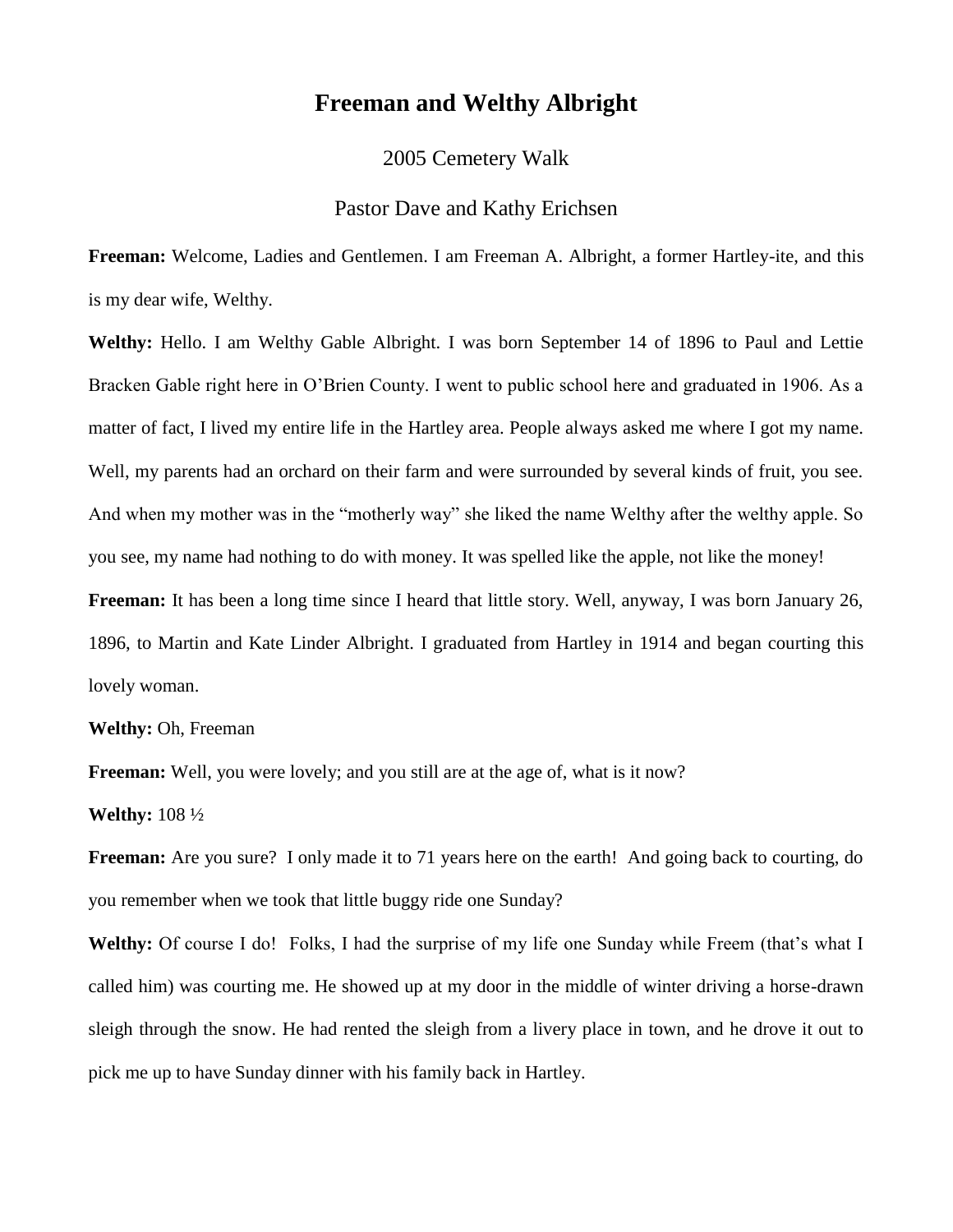**Freeman:** That's right! The trip was a total of 26 miles both ways, but for some reason neither of us even got cold! The things you do for love! Well anyway, it was some time after that I entered the service. I was proud to serve in the armed forces for seven months in England, France and Spain. I came home in 1918 to marry Welthy on June 20. My folks decided to fix up the home place right nice for us when they built us a brand new house on the farm. That was just six and a half miles south of Hartley. I think they call it the Mohni place now. And together we made our living.

**Welthy:** Yes we did, Freem. Some people say we worked mighty hard back then. But I don't even think we thought of it as work. It's just what we did.

**Freeman:** You are right, my dear. I was a cattle feeder and trader back then and had a large herd of dairy cows. We employed several hired men who lived right in the house with us. Welthy was always busy cooking and washing for these men.

**Welthy:** And that was right along with caring for our growing family. We raised three fine children on the farm. As a matter of fact, all three were born in the living room of the Mohni place. Our oldest was Virginia who is now Mrs. Leo Pflanz of Sioux City. Then there was our only son, Merle, who now lives in New Mexico with his wife Jo. And our baby was Gloria, Mrs. Marvin Lux, who stayed right here in Hartley. Freem, why don't you tell the folks what you did for the community while you lived on earth?

**Freeman:** Well, folks, since I was a veteran of World War I, I was commander of the legion post for many years. I also served as a district officer of the American Legion, a member of the Beacon Masonic Lodge and I was a Shriner.

Welthy: Freem is just being modest, folks. His family was always so proud of him. He was a very prominent civic leader in Hartley. And you could always count on Freem having several fountain pens in his pocket when you met him on the street. And do you remember your favorite saying, dear?